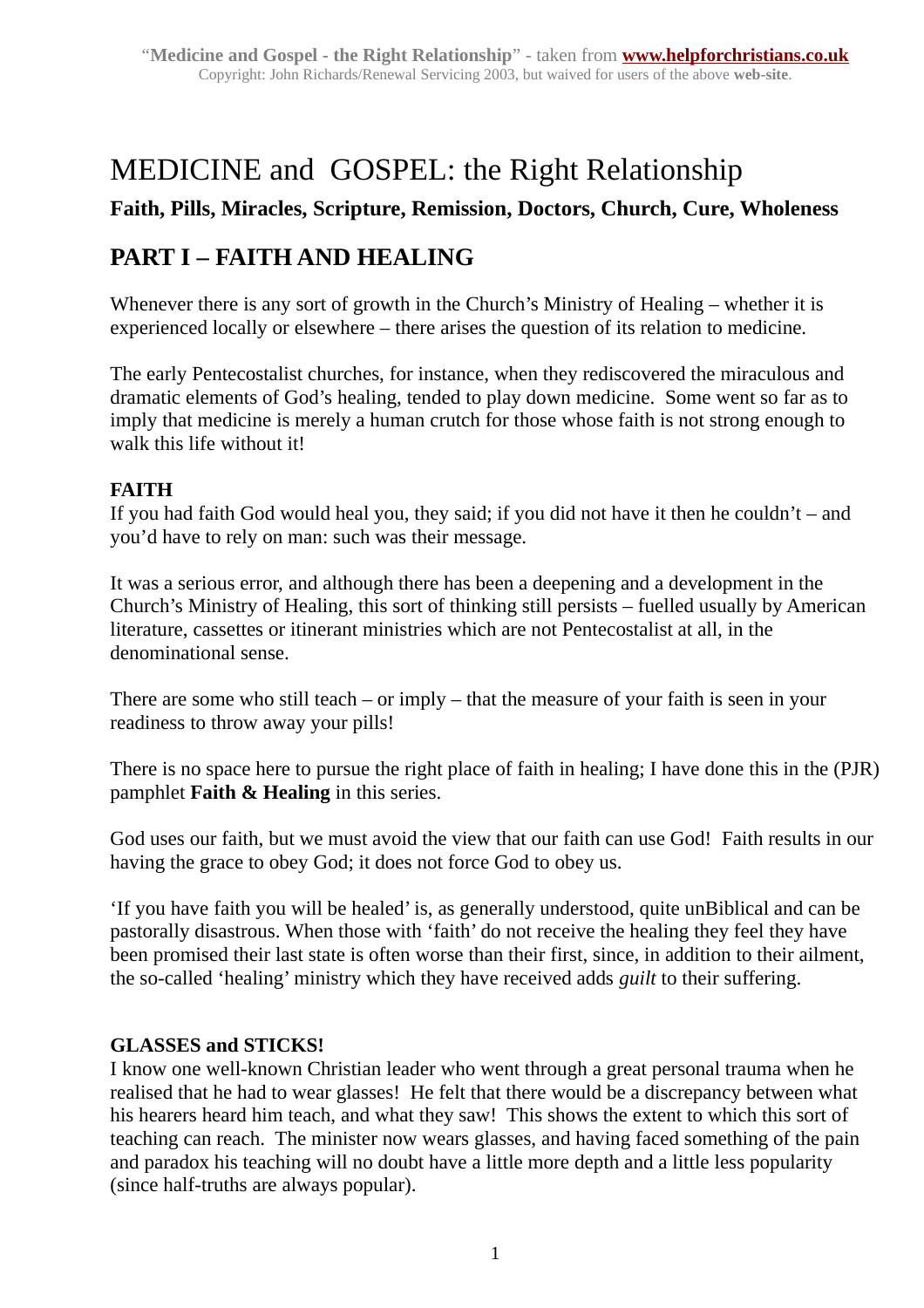## **PART II - GOD'S PLACE IN THE NORMAL**

## **GOD'S NORMAL WORKING**

#### **SMILE PLEASE!**

It has always seemed to me that our attitude to dentistry highlights all the issues which are the subjects of this article.

Those who advocate the 'if-you-have-faith-you'll-be-healed' teaching are likely to be inconsistent when it comes to their teeth.

Such beliefs should result in the Christians of faith assuming that God would heal their teeth, either by miraculous extractions or 'stoppings' or by rendering both remedies unnecessary!

In practice, few, if any, take such a position in regard to teeth, even if they tend to do so in relation to headaches, backaches, stomach-aches, and the ailments of others.

#### **UNDERSTANDING**

The reason is because most of us have a deep understanding of dental health and are reminded very regularly of it. We know that in large measure it depends on our discipline; we know that we suffer when we ill-treat teeth. They are *not* long-suffering, but complain bitterly the moment anything is wrong! However much we dislike experiencing dentistry, we know, understand and appreciate the dentist's work.

Most Christians will *not* regard teeth as God's no-go area, but rather will expect and experience his grace and wisdom to help them treat their teeth well, and give them greater peace if, by nature, dentistry frightens them. Christians will probably pray for the dentist to be God's instrument (no pun intended!) of healing for themselves and others.

God, if they were asked to 'locate' him, would be envisaged as somehow '*within*' the whole thing rather than distant from it.

The health and wholeness of our teeth is closely linked to our choices and our habits; to our discipline - or our lack of it!

#### **GETTING IT RIGHT**

If I have dwelt on dentistry it is because it is in this area that the overwhelming majority of Christians have found for themselves the right and normal relationship between faith and medicine. When they suffer toothache they recognise when it is their own fault, and regard dentistry as (in the most literal sense) a Godsend.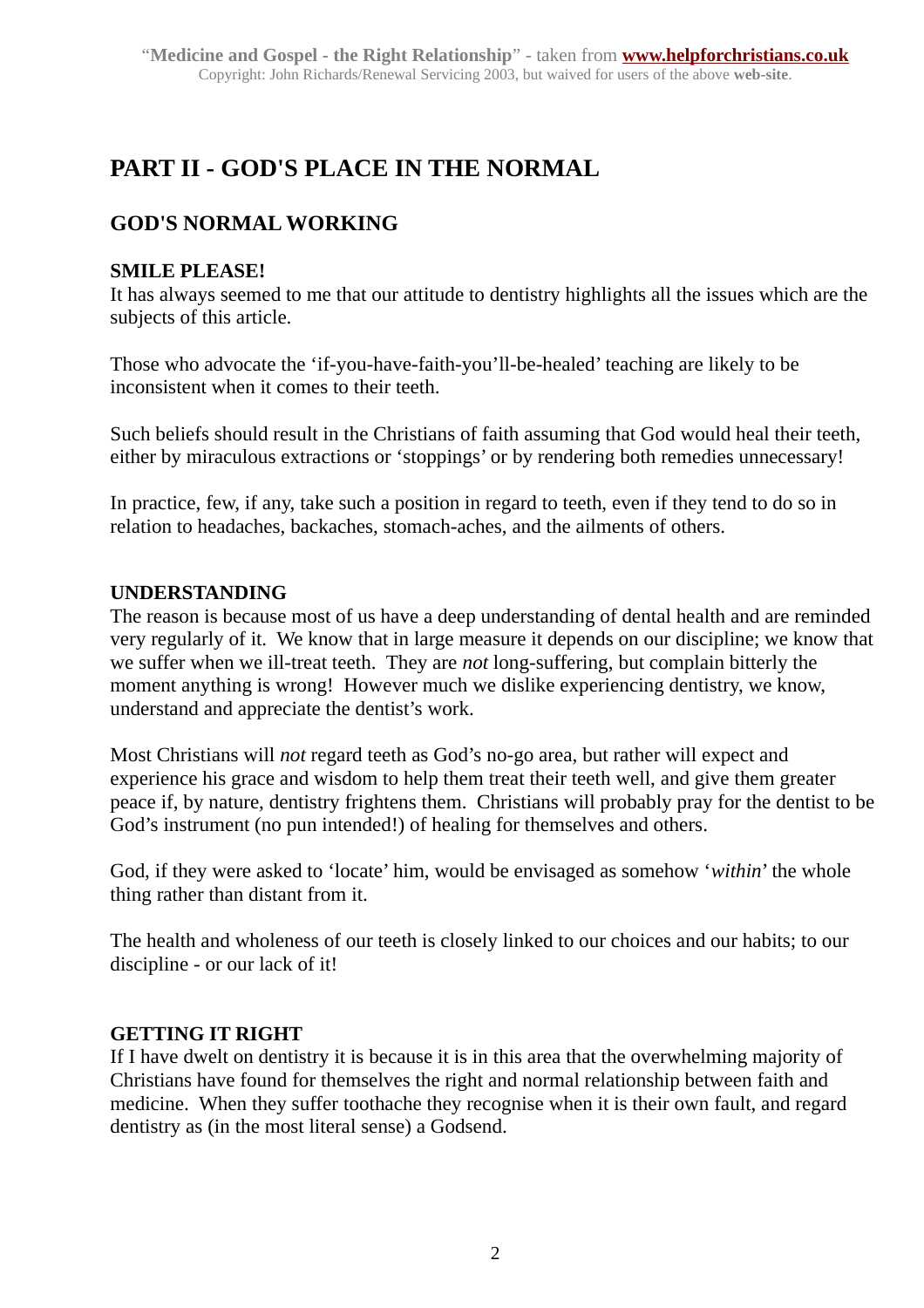When we place God 'within' something, we affirm that God is normally in the normal. This is extremely important and it is the message both of Christmas and of the Cross.

God is not to be 'located' in the abnormal and the supernatural; that is where the pagans place him.

#### **SIGNS & WONDERS**

If and when we discover that God works miraculously, then we have learned another important thing about him.

There is, however, a trap. If we then *focus* on the '*signs and wonders*' we tend mentally to 'locate' God just in the *extra*-ordinary, the *super-*natural and the *ab-*normal.

(I have written 'locate' in inverted commas since it is a mental, not a geographical, placing.)

If we make the error of 'locating' God primarily in the extra-ordinary, then the ordinary, the natural and the normal can then seem to be spiritually desolate and devoid of God. This is Bad News not Good News! It denies the Creation and the Incarnation, and undermines any conviction that God might use bread, wine, water, oil, touch or word to communicate himself to us.

This is the danger inherent in signs and wonders and why we are discouraged from seeking them. It is right that 'signs' should follow *believers*, but when believers identify God exclusively with them, then it is that believers start following the *signs*!

#### **NORMALLY SPEAKING**

God's hand can indeed be seen in signs and wonders – over forty years ago my own crippled mother was instantly healed when she was anointed. But the Good News of the Gospel is not that God reveals himself primarily in the *extra*-ordinary, but has chosen to step into his Creation and work within it.

#### **GOSPEL AND MEDICINE**

All this about 'locating' God (not a terribly good word, but I cannot think of a better) goes right to the heart of Christian thinking about Gospel and Medicine.

#### **In short, if God is 'located' in the extra-ordinary then his healing will not be recognised in the ordinary, and** *medicine will be suspect***.**

**If, on the other hand, God is 'located' within the natural then his hand will be seen within it and** *medicine will be affirmed and valued.*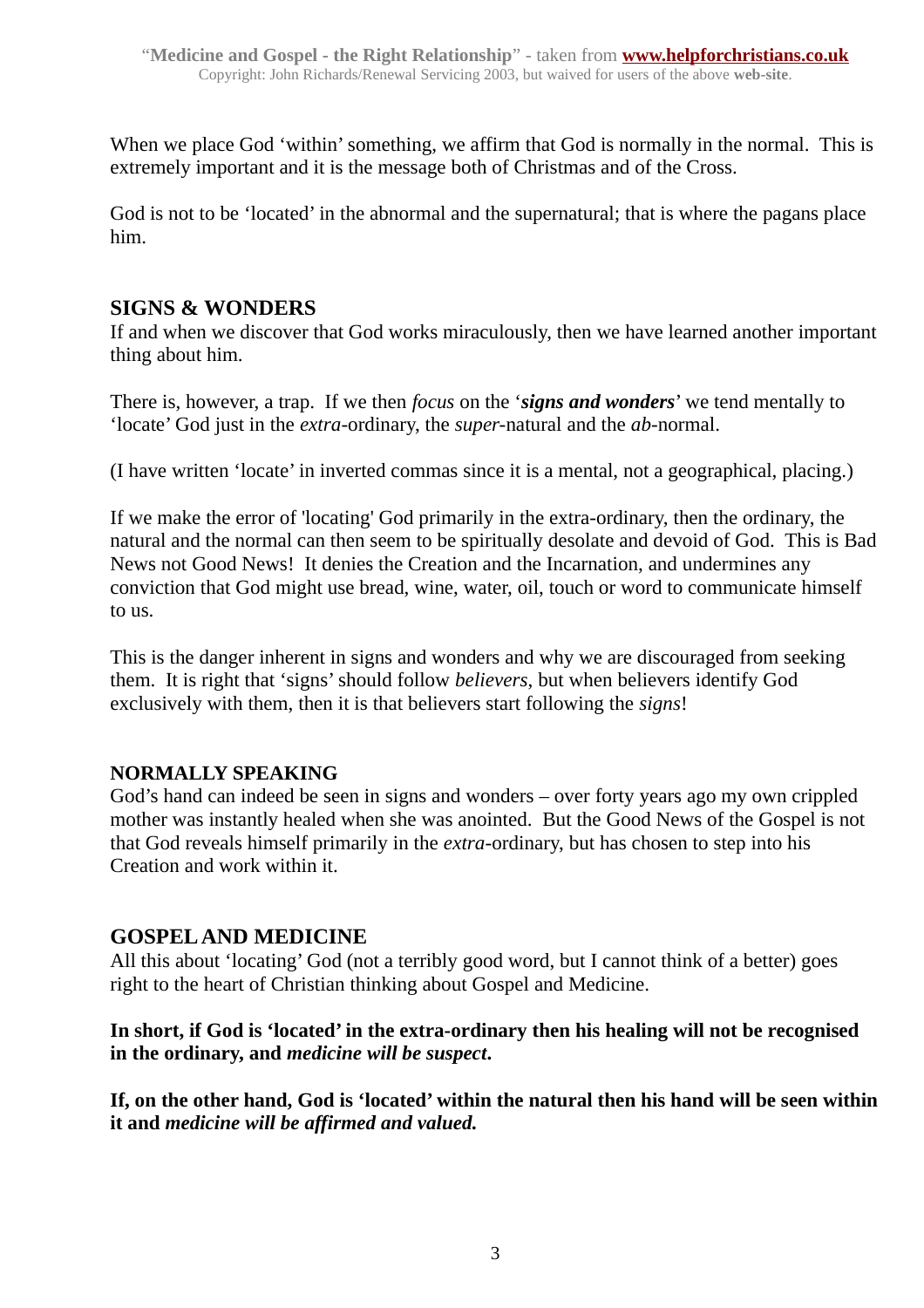#### **OVERFLOWING THE NORMAL**

I must be careful not to be misunderstood. To 'locate' God in the ordinary, the natural and the normal is not to deny his activity beyond these categories – the extra-ordinary, etc. It means, rather, that God is seen to be so great as, on occasions, to overflow the normal. Christians who affirm him in the normal can more safely rejoice when they discern his hand in the abnormal, because their faith is rooted and grounded in reality.

#### **TWO ERRORS**

When God is only seen in the abnormal, then history shows that this is a recipe for fringe extremism and imbalance, for distortion and for heresy.

But error is possible on both sides. God can be so located in the 'normal' that he is boxed-in by our thinking and the possibility of his acting in any way beyond our present comprehension is denied. He cannot act miraculously some folk insist, when it is really that their thinking cannot cope with miracles!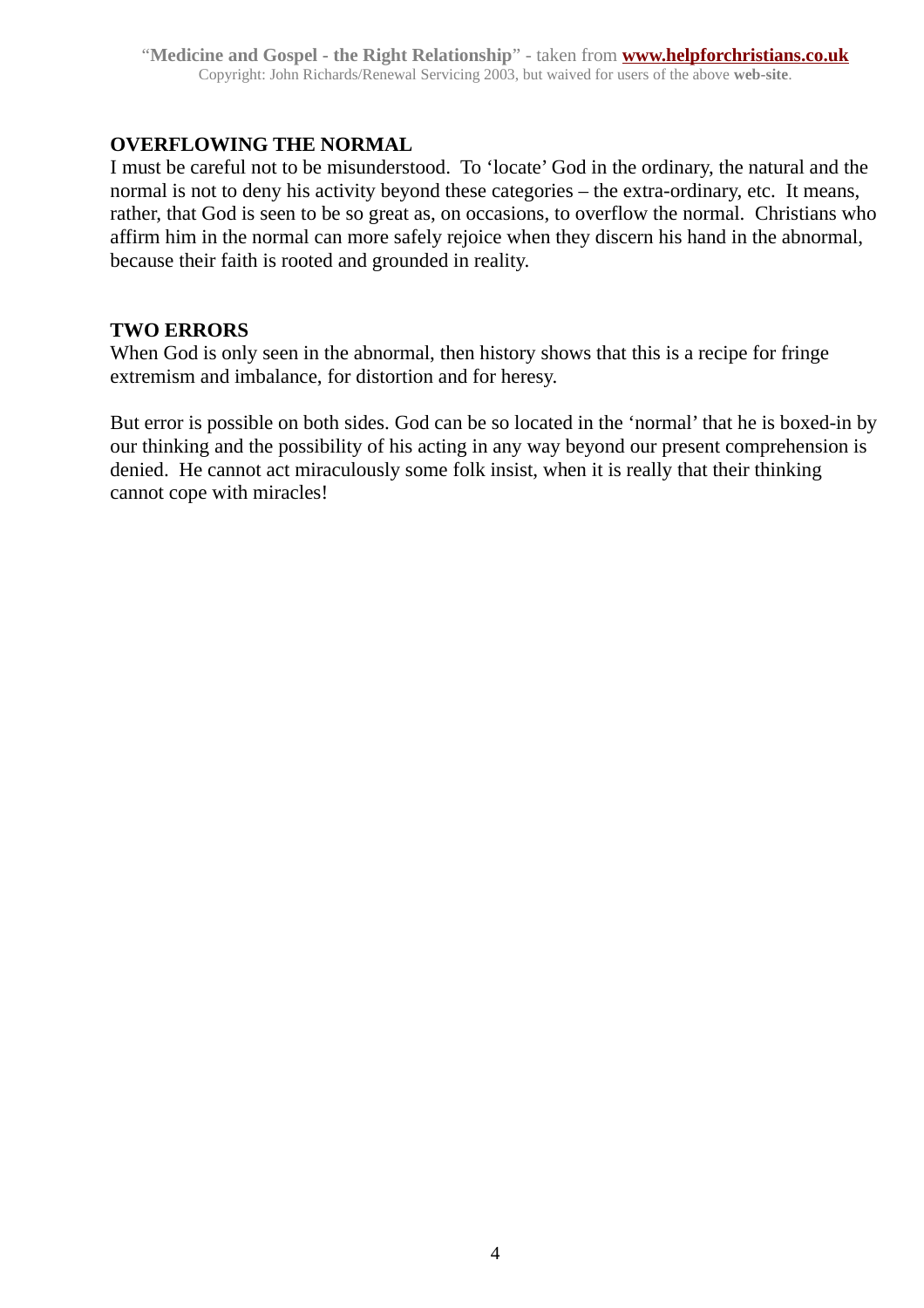## **PART III – MEDICINE IN SCRIPTURE**

If what I have written so far is basically true, we would expect to find in Scripture an affirmation of medicine.

### **OLD TESTAMENT**

In the **Old Testament** at least eleven different aids to healing are mentioned: food, wine, water, salts, soda, soap, oil, balm (sedative), fruit, leaves and bandages.

Food and Eating - Psalm 103:2-5, Psalm 104:14 Wine and Drinking - Psalm 104:15 Water and Washing - Exodus 15:23 and following, 2 Kings 5:10 Salt for Sterilising - 2 Kings 2:19-22 Soda for Washing - Jeremiah 2:22 Soap for Washing - Jeremiah 2:22 Oil for Cleansing - Psalm 23:5 (see also Matthew 6:17) Balm probably as a Sedative - Jeremiah 8:22, 46:11, 51:8, Genesis 37:25, 43:11, Ezekiel 27:17 Figs for Poultice - Isaiah 38:21 Leaves for Healing - Ezekiel 47:12 Bandages - Isaiah 1:6

The attitude to physicians preceding the birth of Christ could be very positive and can be seen in Ecclesiasticus 38:1 1-15.

*Honour physicians for their services, for the Lord created them;* (verse 1) *By them* [the Lord's works] *the physician heals and takes away pain;* (verse 7) My child, when you are ill, do not delay, *but pray to the Lord, and he will heal you.* (verse 9)

### **NEW TESTAMENT**

- **Christ** did not just magically dispense miracles.
- He is recorded as preparing for ministry, eg. avoiding crowds, getting the right team around him or asking about the illness.

Avoided crowds:

**He took him aside privately because of the crowd [Mark 7:33] He took the blind man by the hand and led him out of the village.** [Mark 8:23]

Getting the right team around him:

**Then he put them all outside, and took the child's father and mother and those who were with him, and went in where the child was.** [Mark 5:40]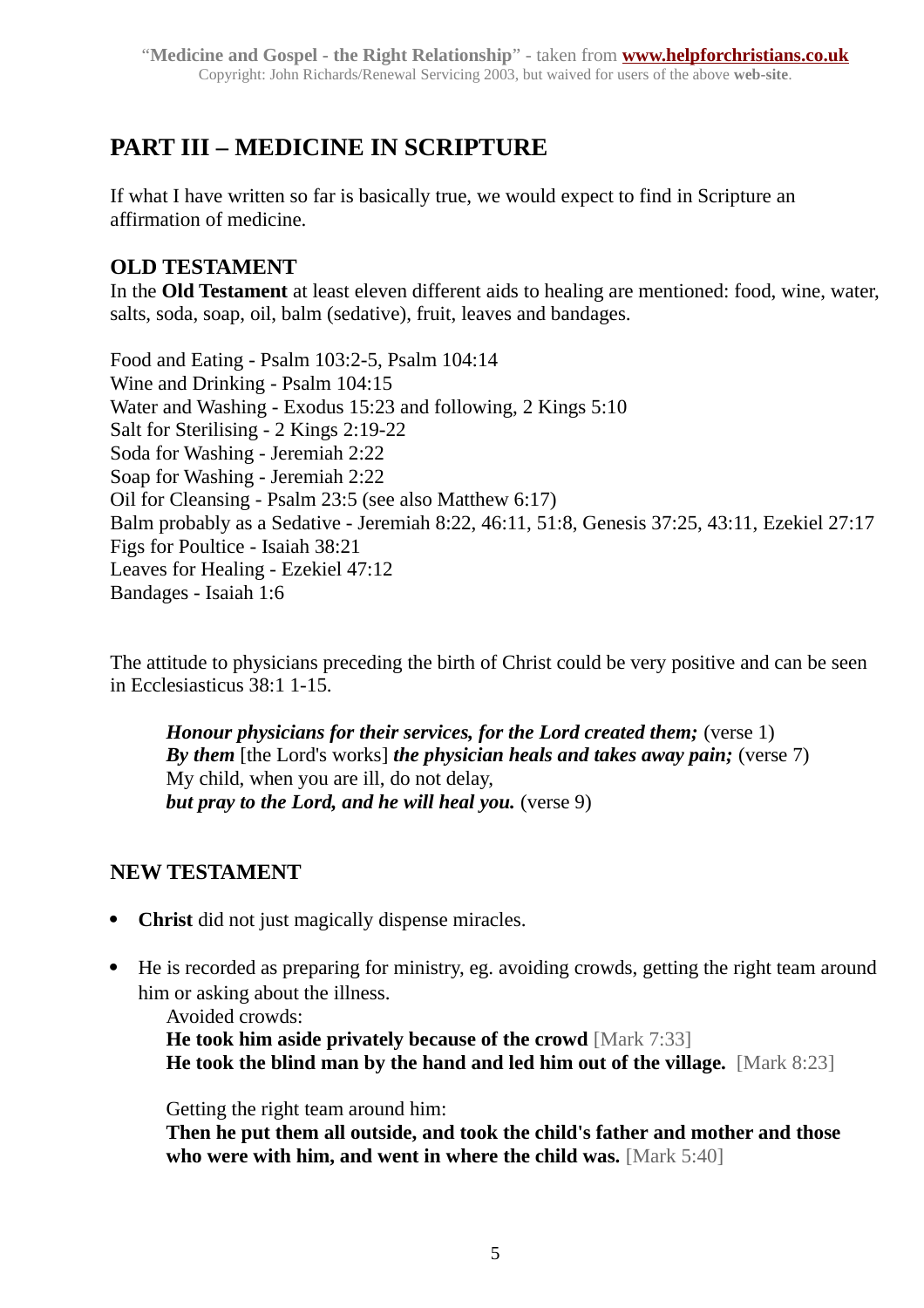Asking about the duration of the illness: **Jesus asked the father, 'How long has this been happening to him?'** [Mark 9:21]

He often questioned the sufferers about themselves, their hopes and their expectations.

Asking questions about the sufferers, **Then Jesus asked him, 'What is your name?'. He replied, 'My name is Legion; for we are many.'**[Mark 5:9]

**Then Jesus said to him, 'What do you want me to do for you?'** [Mark 10:51]

**When Jesus saw him lying there and knew that he had been there a long time, he said to him, 'Do you want to be made well?'** [John 5:6]

Asking about their hopes & expectations.

**When he entered the house, the blind men came to him; and Jesus said to them, 'Do you believe that I am able to do this?'** [Matthew 9:28]

 He used not simply words, but natural **means** like spittle, mud, or touch and suggested water or food.

Jesus used spittle:

**…and when he had put saliva on his eyes and laid hands on him…** [Mark 8:23]

Jesus used mud:

**When he had said this, he spat on the ground and made mud with the saliva and spread the mud on the man's eyes,...** [John 9:6]

Jesus used touch:

…**all those who had any who were sick with various kinds of diseases brought them to him; and he laid hands on them and cured them.** [Luke 4.40]

**And he touched his ear and healed him**[Malchus]. [Luke 22:51]

[For much fuller details see the article on this site –

'**Laying on of Hands in Healing**' Part I, Section 3 'Our Lord's Practice' ]

The use of water:

**'Go, wash in the pool of Siloam (which means Sent). Then he went and washed and came back able to see.** [John 9:7]

The need of food:

**…and told them to give her** [Jairus's daughter] **something to eat.** [Mark 5:43]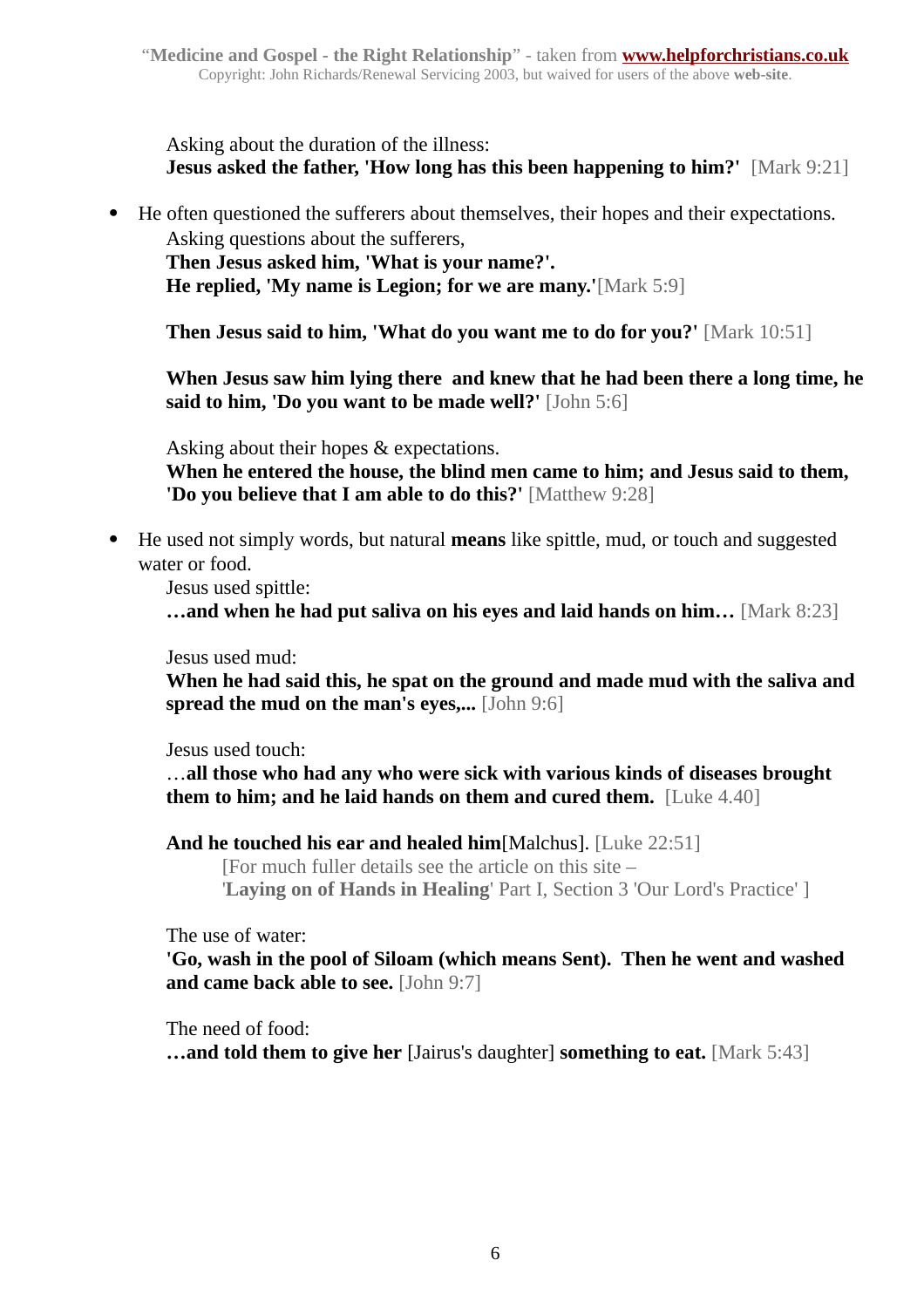In his parable of the Good Samaritan (which for centuries has linked Church and Medicine) he affirms the use of antiseptic (wine), emollient (oil) and bandages, to say nothing of free transport, subsidised shelter, rest, food and care! **He went to him and bandaged his wounds having poured oil and wine on them. Then he put him on his own animal, brought him to an inn, and took care of him. The next day he took out two denarii, gave them to the innkeeper, and said, "Take care of him; and when I come back, I will repay you whatever more you spend."** [Luke 10:34-35]

 His ministry was not always instant in its results, and he is recorded as ministering more than once.

Results not always instant and ministering more than once:

**He took the blind man by the hand and led him out of the village; and when he put saliva on his eyes and laid hands on him, he asked him, 'Can you see anything?' And the man looked up and said, 'I see people, but they look like trees, walking.' Then Jesus laid hands on his eyes again; and he looked intently and his sight was restored,…**[Mark 8:23-25]

The original Greek in the story of Jesus and Legion, translated '**For he had said to him'** suggests that Jesus had been addressing the demoniac for some time. [Mark 5:8.]

 He often used his authority to give guidance about maintaining the healing received, and is recorded as engaging in follow-up.

Giving guidance about the healing and/or maintaining it:

[Healing of the Leper] **After sternly warning him he sent him away at once, saying to him, 'See that you say nothing to anyone; but go, show yourself to the priest, and offer for your cleansing what Moses commanded as a testimony to them'**  [Mark 1:43- 44]

[Healing of the Paralytic] **'I say to you, stand up, take up your mat, and go to your home.'** [Mark 2:11]

[The deliverance of Legion] **'Go home to your friends, and tell them how much the Lord has done for you, and what mercy he has shown you.'** [Mark 5:19]

[The Raising of Jairus's daughter] **He strictly ordered them that no one should know this, and told them to give her something to eat.** [Mark 5:43]

[The Healing of the Deaf Mute] **Jesus ordered them to tell no one; …** [Mark 7:36]

[The Healing of the Blind Man of Bethsaida] **Then he sent him away to his home, saying, "Do not even go into the village.'** [Mark 8:26]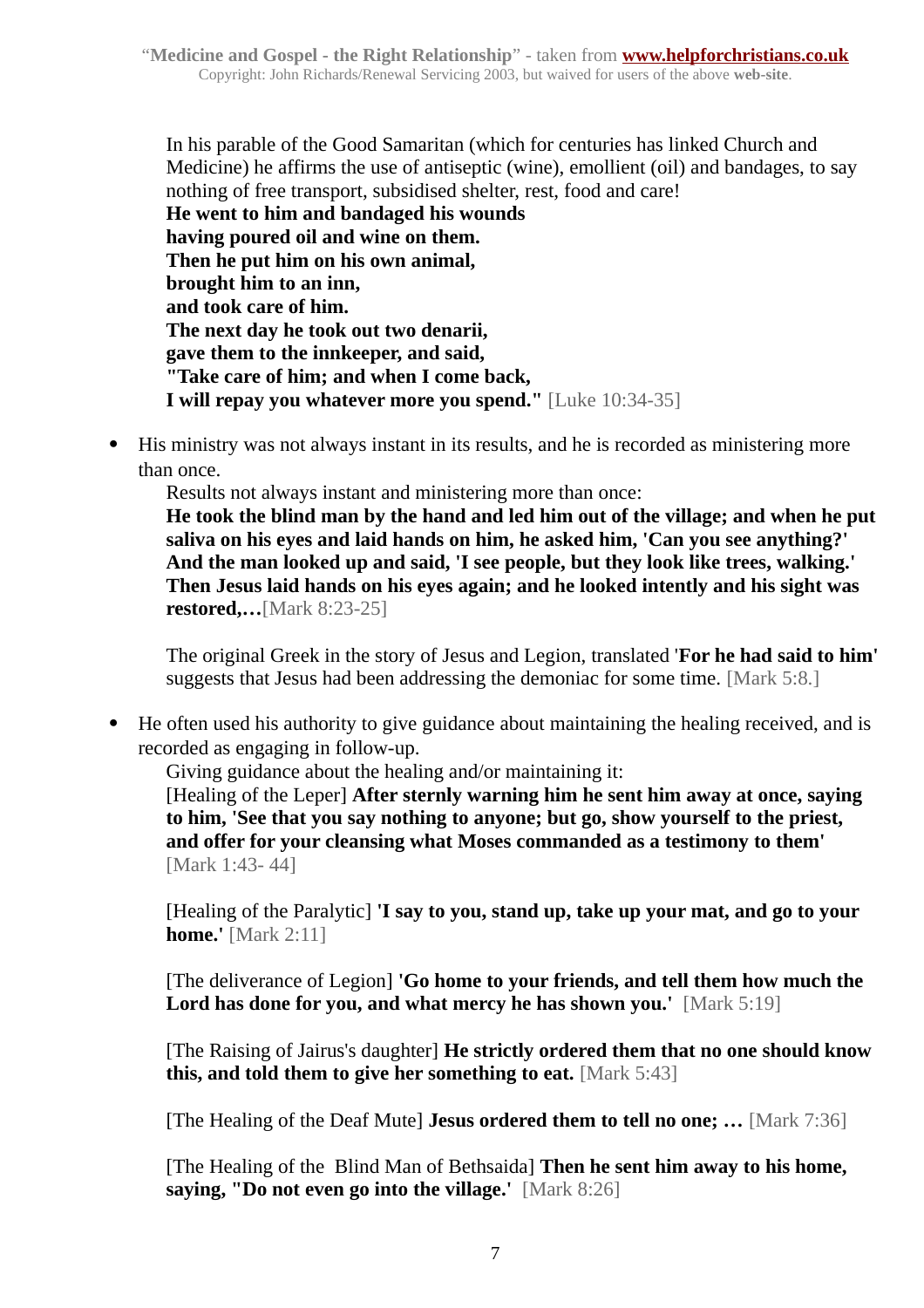[The Ten Lepers] **'Go and show yourselves to the priests.' And as they went they were made clean.** [Luke 17:14]

Engaging in follow-up:

**Later, Jesus found him in the temple and said to him, 'See, you have been made well! Do not sin any more , so that nothing worse happens to you.'** [John 5:14]

He was happy to apply a saying about doctors to himself as **Dr. Luke** records.

Luke was a doctor [Colossians 4:14] and records Christ identifying closely with the term twice.

1. **He said to them, 'Doubtless you will quote to me this proverb, "Doctor\*\*, cure yourself!'** [Luke 4:23]

2. **Jesus answered, 'Those who are well have no need of a physician\*\*, but those who are sick. I am come to call not righteous to repentance but sinners.**

[Luke 5:31]

\*\*Although the translation of the NRSV uses **doctor** and **physician** they translate the same Greek word. (The New International Version also uses the same two words in translation – but the other way around!)

 The disciples' use of oil met with his approval even if it was not based on his example. (Since 'Christ' *was* God's Anointed One he had no need to symbolise himself.)

**He called the twelve and began to send them out two by two, and gave them authority over unclean spirits...**

**They cast out many demons, and anointed with oil many who were sick and cured them.** [Mark 6:7 and 13]

[See also the article on this site "Anointing with Oil - in the Bible and Today"]

 Luke was valued by **Paul**. (We would have no accounts of the Apostolic Church and Pentecost had Paul's doctor-friend not recorded them for us!)

**Luke, the beloved physician** [Colossians 4:14]

**…Demas and Luke, my fellow-workers.** [Philemon 24]

Demas in love with this present world, has deserted me…Crescens has gone to Galatia, Titus to Dalmatia. Only Luke is with me. [2 Timothy 4:10-11]

Luke is widely regarded as the author of the Acts of the Apostles, and that some 'we-' passages describe times when they were together, e.g. at Malta:

**After this happened** [the healing of Publius's father], **the rest of the people of the island who had diseases also came and were cured. They bestowed many honours on us…**[Acts 28:9-10]

- Paul gives good medical advice to the frequently-ill Timothy.
	- **No longer drink only water, but take a little wine for the sake of your stomach and your frequent ailments.** [1 Timothy 5:23]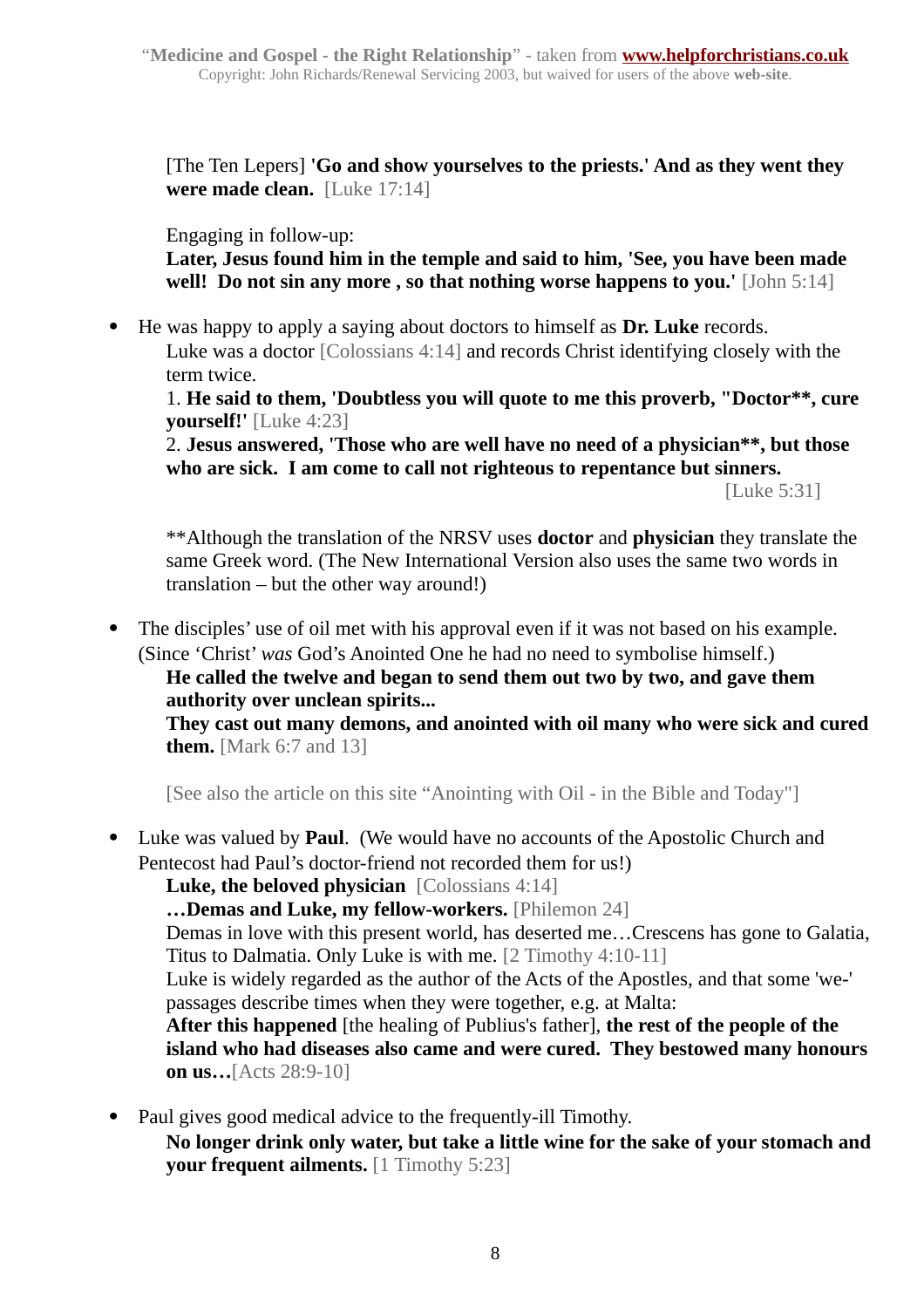The Spirit's 'gift of healing' is correctly translated 'gifts of healings' or 'gifts of cures'. It has a medical slant to it.

We tend to assume that the St.Paul's well known mention of the '**gift of healing**' [1 Corinthians 12:9, 28 & 30] automatically refers to *spiritual* ministries. It includes them but is not likely to be exclusively spiritual.

1. The phrase is a double plural – **gifts of healings** – which suggests a wide variety. (This double-plural is rarely translated literally, but it appeared in the Revised Version and has been taken up in the New King James' Version.)

2. The Greek word translated **healing(s)** is the verb related to the noun, '*doctor*'. Our word *Geriatric* comes from two Greek words *Geras* old age, and *Iatros* a doctor. Luke was a *Iatros* and it was the word translated **physician/doctor** in section 7 above. St. Paul's use of the word for **gifts of healings** is the verb related to doctoring [Gk. *iaomai*].

Luke, a doctor, uses it 12 times in his Gospel, Mark only once.

 **James** teaches about the use of oil when praying for the sick – see the article on this website **"Anointing with Oil – in the Bible and Today"**.

**They** [i.e. the sick] **should call for the elders of the church and have them pray over them, anointing them with oil in the name of the Lord**. [James 5:14] I believe that the context shows that this is primarily a reference to spiritual ministry, but it is probably un-Biblical to place the spiritual and the medical in watertight compartments.

 In Revelation, **John** looks forward to the time when the leaves of the trees will be for the healing of nations.

**On either side of the river is the tree of life with its twelve kinds of fruit…and the leaves of the tree are for the healing of the nations.** [Revelation 22:2]

 There are no Scriptural texts which suggest that spiritual growth should be marked by despising medicine.

In the Old Testament we read of King Asa **…he was diseased in his feet and his disease became severe; yet even in his disease he did not seek the Lord, but sought help from physicians.** [2 Chronicles 16:12] In the context of chapters 15-16 his sin was not in turning to physicians but in failing to keep his covenant to seek God first.

In the New Testament, the woman in the crowd who comes to Jesus is described as having **suffered from haemorrhages for twelve years. She had endured much under many physicians, and had spent all that she had; and she was no better, but rather grew worse.** [Mark 5:26]

Mark's purpose in telling this was to indicate how hopeless her state was before she met with Jesus. He is not teaching that Christians should shun medicine.

[Interestingly when Luke retells Mark's story, his loyalty to his profession leads him to drop the words **she had endured much of many physicians.**(!) See Luke 8:43.]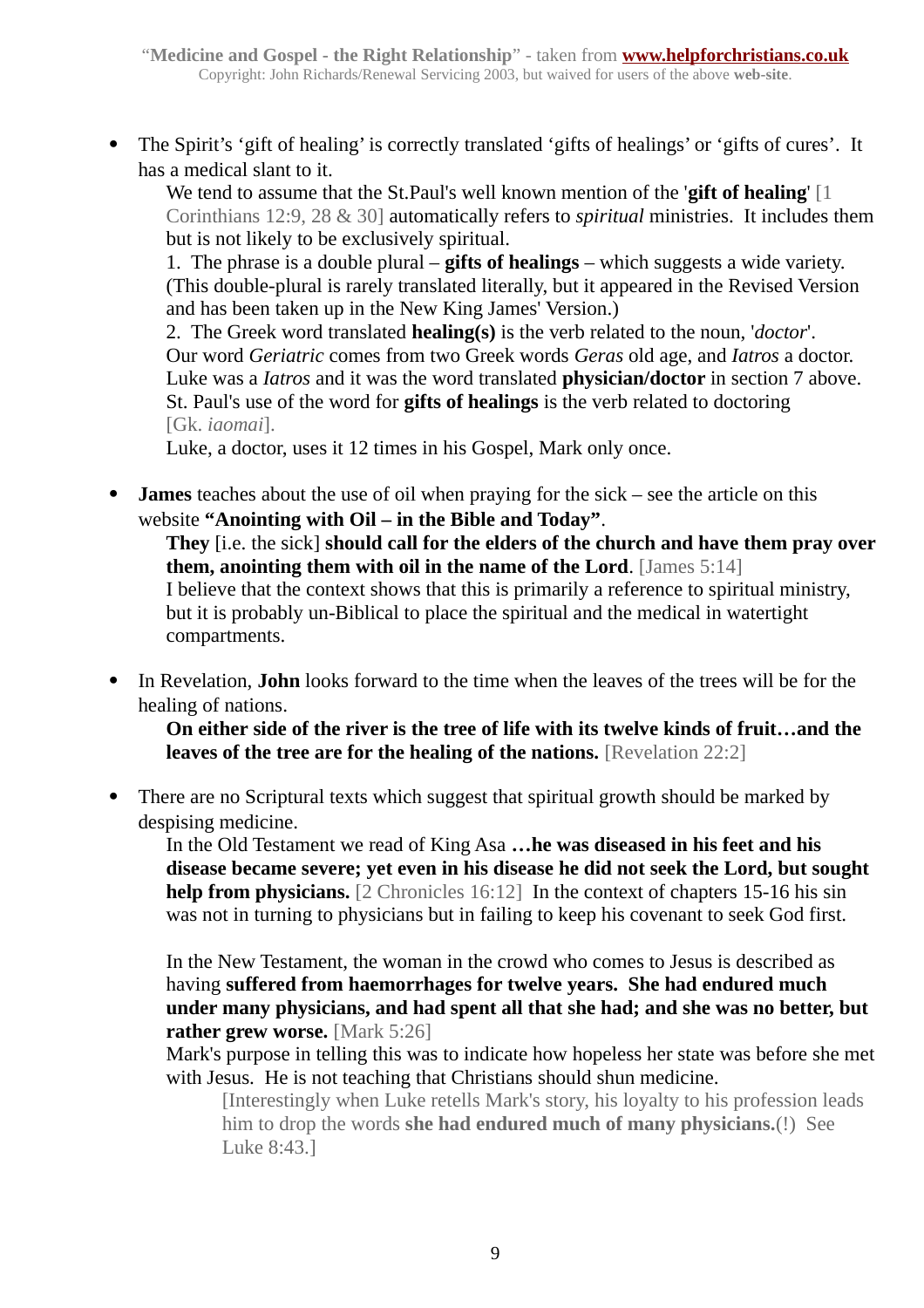Then, as now, there were the **unhealed**, even when Church and Medicine worked together:

 It was at Malta, where Paul and Luke ministered to the sick of the island, that Trophimus was left sick.

**Trophimus I left ill at Miletus** (i.e. Malta) [2 Timothy 4:20]

- Paul's own 'thorn' was not removed while it was being used to break his pride.
	- **Therefore, to keep me from being too elated, a thorn was given me in the flesh, a messenger of Satan to torment me, to keep me from being too elated. Three times I appealed to the Lord about this, that it would leave me, but he said to me, 'My grace is sufficient for you, for power is made perfect in weakness.' So I will boast all the more gladly of my weaknesses, so that the power of Christ may dwell in me.**  [2 Corinthians 12:7-9]
- We owe the Epistle to the Philippians to the near-fatal illness of Epaphroditus. See Philippians 2:25-30 **He was indeed so ill that he nearly died. But God had mercy on him…** [v.27] **…he came close to death for the work of Christ, risking his life to make up for those services that you could not give me.** [v.30]
- Although Paul commended the faith of Timothy it did not free him from illness. **No longer drink only water, but take a little wine for the sake of your stomach and your frequent ailments.** [1 Timothy 5:23]

### **THE WORD AND THE MESSENGER**

In John 5 we read an account of a visit Jesus made to the Bethesda Spa at Jerusalem. It has been described as a 'first century hospital' because it was always crowded with the blind, the lame and the paralysed.

Jesus goes to a lame<sup>[1](#page-9-0)</sup> man who had not been able to avail himself of the water's therapy for nearly forty years (whether because he had tried and failed, or because deep down he had given up any desire for healing). Jesus heals him but later follows up his ministry with further encouragement and advice, and apparently leaves the rest.

<span id="page-9-0"></span><sup>&</sup>lt;sup>1</sup> Today it is fashionable to avoid using words like 'lame' since a non-representative minority decree that they are 'offensive'. Language is a tool, to have simple short words like 'deaf', 'dumb', blind', lame' makes language efficient and clear. *'Hear him ye deaf, him praise ye dumb, etc…*

To have to beat-around-the-bush under some obligation to avoid such words at all costs, makes language inefficient. My mother was a 'cripple' before her healing, and she has always so described herself. I am not aware that that ever offended anybody!

If a minority use some words in an offensive way, I am not at all sure that the solution lies in the majority feeling forced to ditch them altogether.

It is certainly worth trying to get the majority to set an example and show that such words need not be used offensively, for there is nothing in the words themselves that is offensive.

For further thoughts see the article "**Politically Correct – Our Friend Or Foe?**"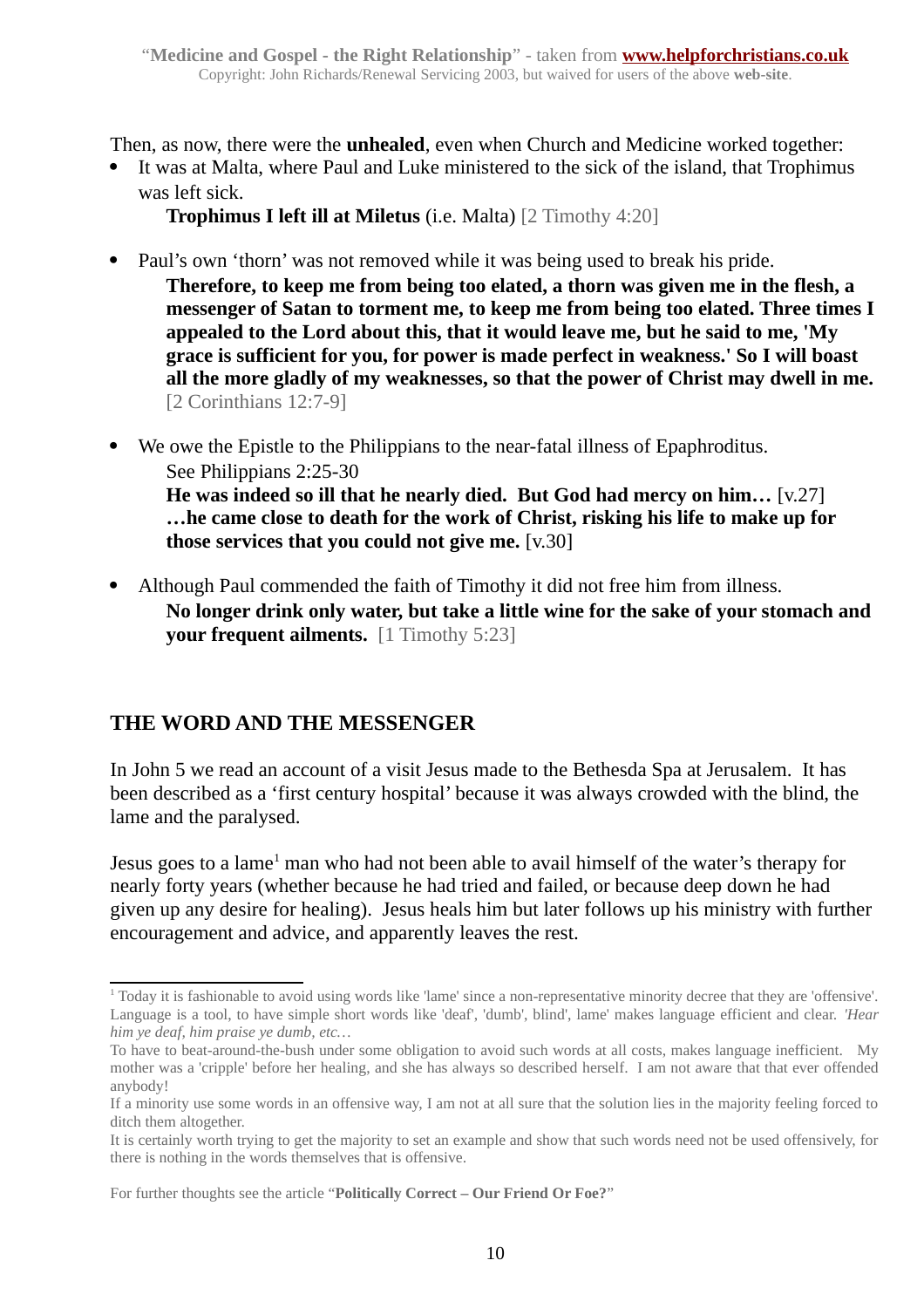We might ask, 'Why did Jesus not stay and minister to the rest?'

St. John gives us the reason –

'In these lay many invalids - blind, lame, and paralysed - waiting for the stirring of the water, for an **angel of the Lord** went down at certain seasons into the pool, and stirred up the water;...'

[John 5:3]

The truth of this account lies not in whether the 'Angel' could have been recorded on videotape or not; the truth lies in the author's great theological affirmation that it was ultimately the Lord God who was at work behind the healing properties of the pool.

(The fact that some manuscripts omit this, points towards its authenticity, since difficulties are usually eased in transmission rather than invented!)

The writer is saying that, at the Pool, the healing work of the Lord God was active –

- a) **through his Son,**
- b) **through his Creation.**

The departure of Jesus did not leave the rest without God's healing. God's healing was available to them. In fact his choice of ministry to just the one man was to make God's healing available to the one who, in modern terms, had the prescription but never seemed able to get to the chemist!

To return to our earlier themes; the teaching is that God is active in nature as well as supernaturally; within the normal as well as ab-normally; within the ordinary as well as in the extraordinary.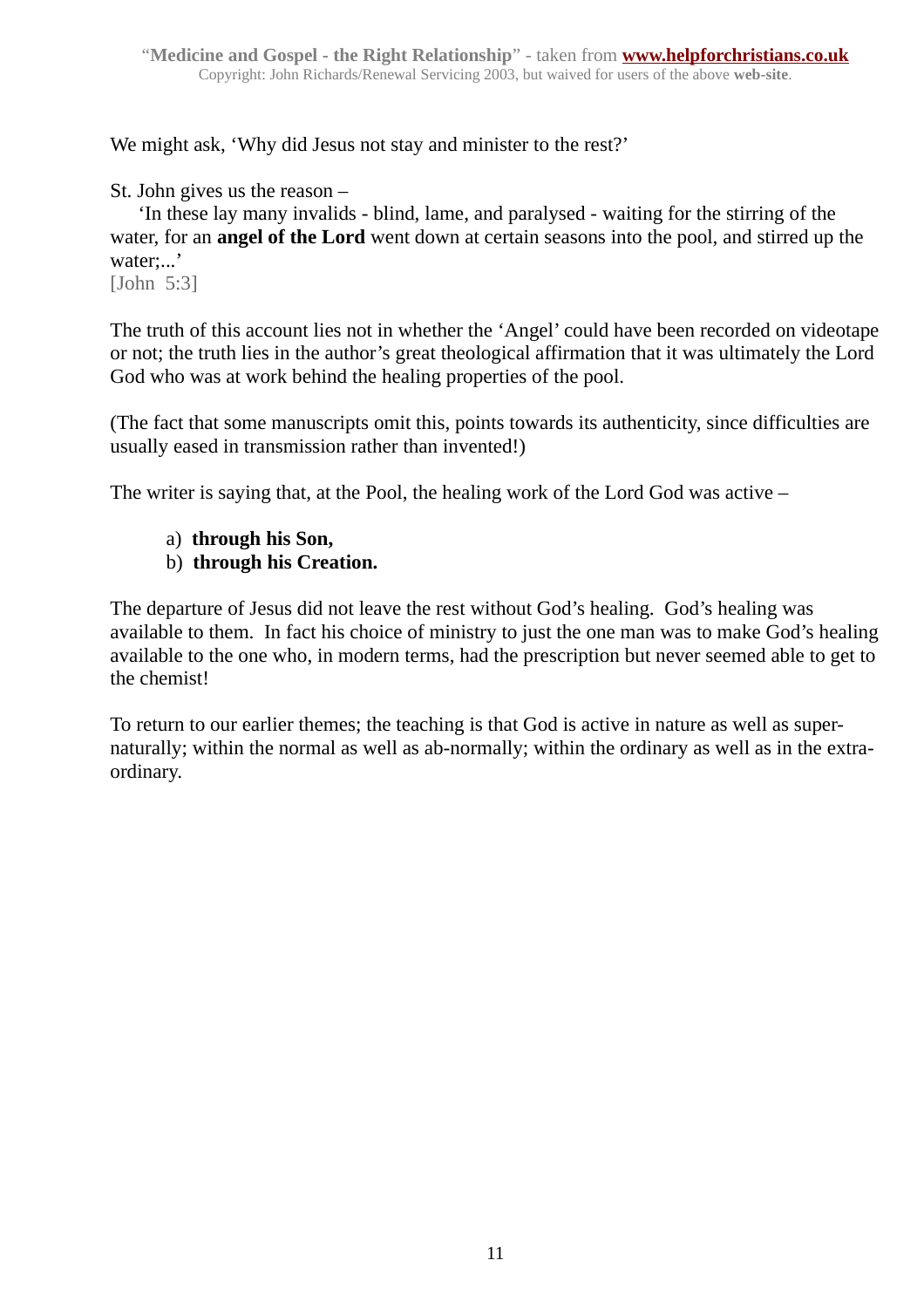## **PART IV – GOD'S HEALING MINISTRY AND MEDICINE**

#### **GOD'S HEALING WORKS**

Christians believe in – God the Father who made the world, God the Son who redeemed mankind, God the Holy Spirit who sanctifies the people of God.

This short creed shows three related but different activities of God –

(a) Making and sustaining the world: 'CREATION'

- (b) Rescuing and saving us: 'REDEMPTION'
- (c) Making Christ's followers Christ-like: 'SANCTIFICATION'

The Healing Ministry of Medicine is closely linked to (a), while the Healing Ministry of the Church is closely linked to (b) and (c).

Medicine is a human discipline based on a scientific understanding of God's healing laws in nature (the so-called 'Laws of Nature').

It is not necessary (however desirable) for a doctor to acknowledge the divine source of these laws, any more than an X-ray specialist need know the source of the rays he/she uses. The primary task of the medic is so to know the rules that he is able to apply them to maximum healing advantage.

- Medicine primarily applies the lessons revealed in Creation;
- The Church primarily applies the lessons revealed in Redemption and Sanctification.

Since medicine is co-operation with and understanding Divine Laws, so the term 'divine healing' has, by and large, been rejected as a description of the Church's ministry, lest it imply that Creation is not God's sphere of working, or that God's activity is limited to the Church!

Unlike Medicine, the Church's *distinctive* ministry is not repair prior to eternal death, but rescue prior to eternal life!

Medicine's ministry says much about our roots and what we are growing away from; the Church's distinctive ministry has much to do with our destiny and what we are growing into.

Medicine may fulfil its goals here because it is of Creation and this life. The Church's distinctive ministry has Redemption as its goal of which only the first-fruits are tasted here. [Romans 8:22] That is partly why the Church's healing ministry always continues to have the mystery and pain of the Cross within it.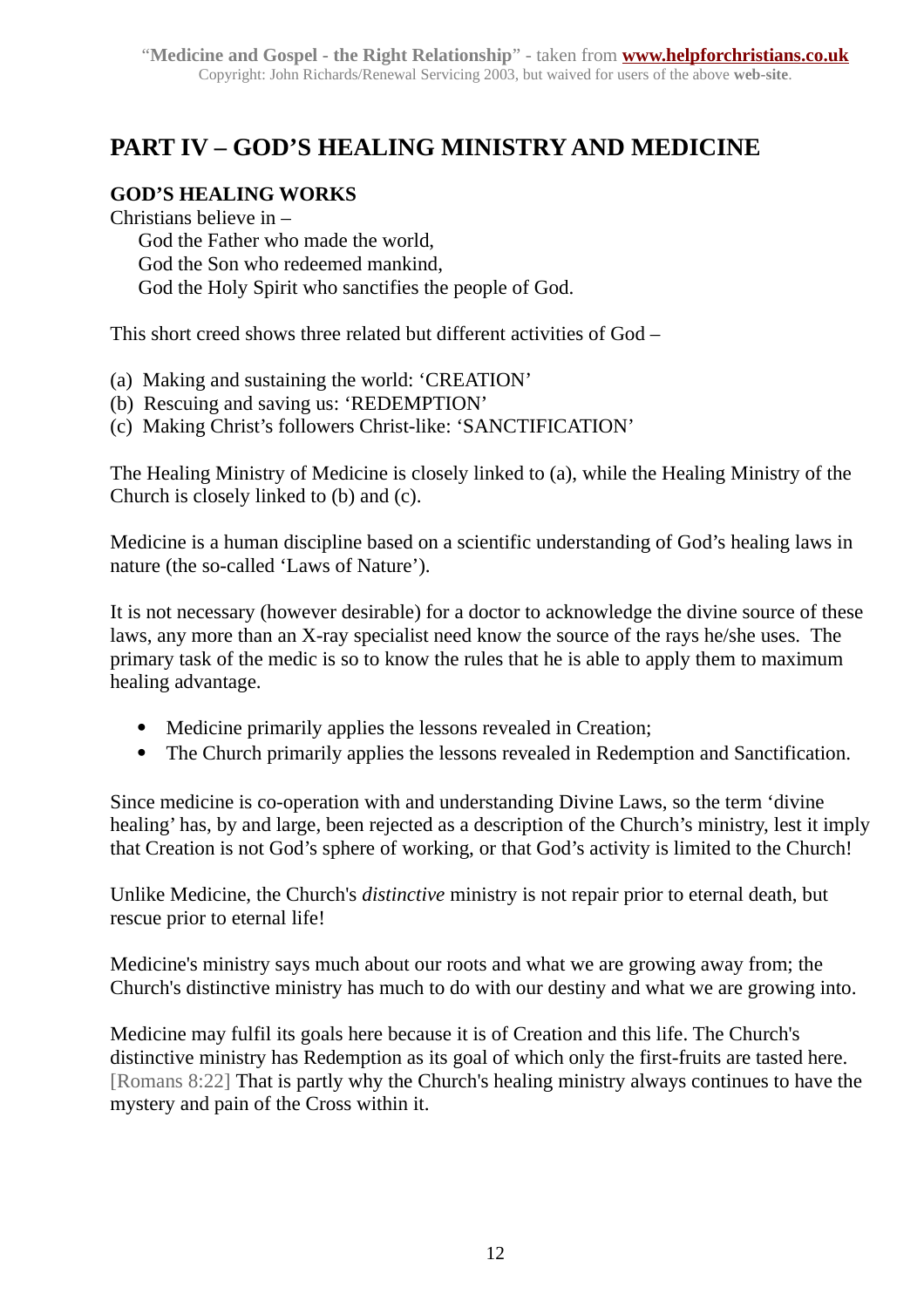#### **SOUP, SOAP, SALVATION**

General Booth's dictum reminds us not to 'locate' God in the super-spiritual. The 'social' and 'spiritual' Gospels are not alternatives but facets of the one Good News.

When Christians under-value Creation it is likely to arise from their 'Forgotten Father' syndrome.

The British Medical Association has said –

'As man is body, mind and spirit, and health depends on the harmonious functioning of the whole man, so the task of medicine and the church is inseparable; co-operation thus comes into line with Christ's charge to his disciples to heal and preach.'

We are 'body, mind, and spirit' but they cannot be divided like the shell, white and yolk of an egg.

When Christ was once confronted with a lame man he viewed him both medically and spiritually, and knew that for his healing he needed the forgiveness of sins as well as the ability to walk.

Wholeness is the blossoming of our creation, our redemption and our sanctification: and heaven is the goal of all.

#### **REMISSION**

This is the medical term for when the symptoms of illness disappear for a while, although the person remains ill. Pain killers are to give the relief of a 'remission'. Excitement or concentration can sometimes give a temporary remission of pain.

When the symptoms do not return, *then* it is a real cure/healing.

This distinction should be used by Christians. A remission is a great blessing for which we can thank God. To call it a 'cure' before a permanent relief has been experienced often leads to dishonouring God, alienating the medical profession, and bringing disappointment to the sufferer.

Time will tell. Wait and see, so that you honour God by affirming what he *has* done rather than dishonour him by claiming what he has not done!